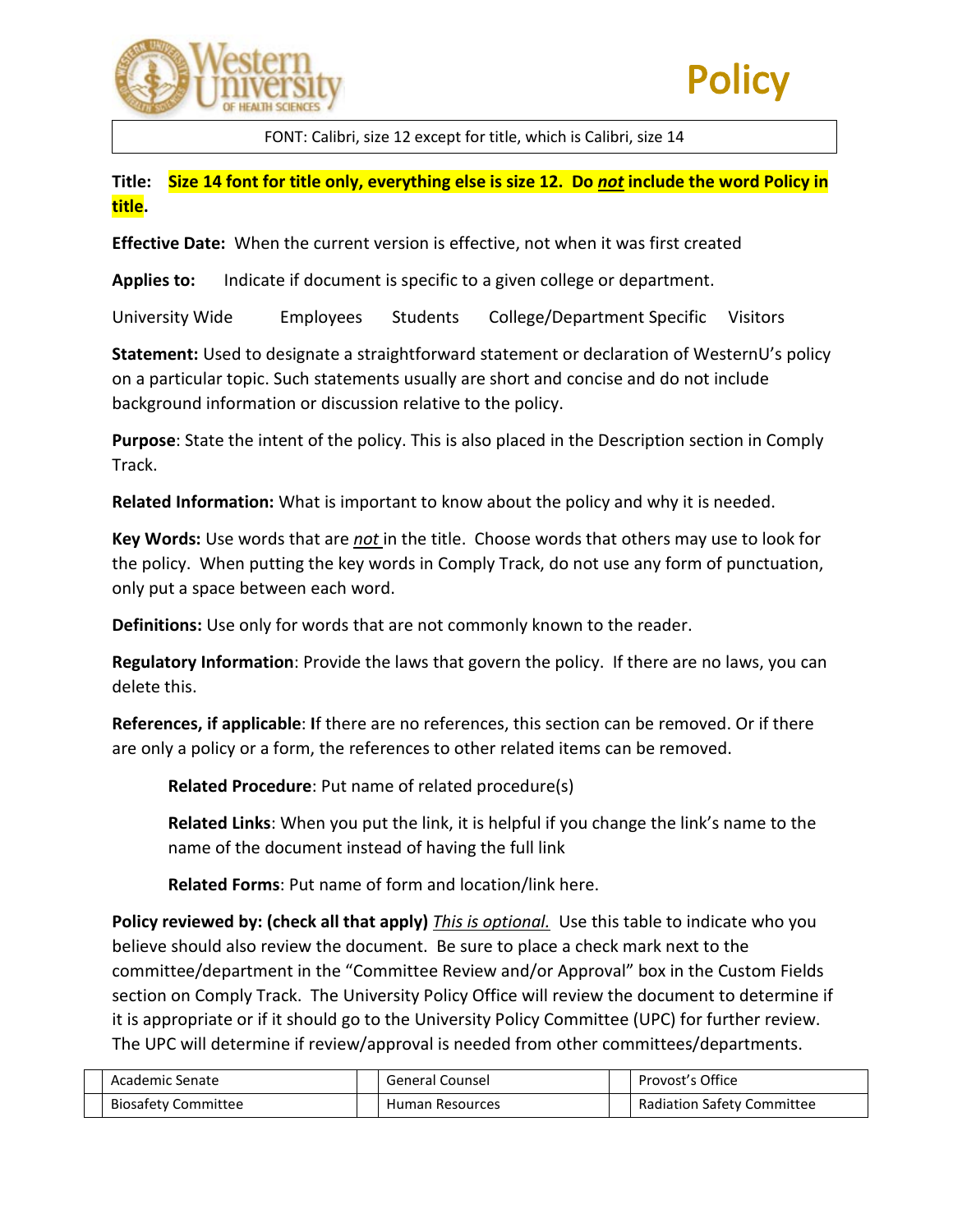| <b>Board of Trustees</b>       | <b>IACUC</b>                      | VP Research & Biotechnology       |
|--------------------------------|-----------------------------------|-----------------------------------|
| <b>Chief Financial Officer</b> | <b>Information Technology</b>     | Sponsored Programs                |
| <b>Clinic Administration</b>   | <b>Institutional Review Board</b> | <b>University Risk Management</b> |
| Dean's Council                 | <b>Operations Council</b>         | University Compliance Office      |
| <b>Directors of Operations</b> | President's Office                | University Policy Office          |
| Environmental Health & Safety  | Procurement                       | <b>University Student Affairs</b> |

# **Responsible Department:** Self explanatory

**Contact:** Name of person who is responsible for oversight on the policy, procedure or SOP. It must be someone who has management oversight.

 **Title:** Enter the Contact Person's job title  **Email:** Enter Contact Person's email

**Origination Date:** This date references when the document was *first* put into service. This date is also a required entry in Comply Track in the Custom Fields section.

**Next Review Date:** Policies, procedures must be reviewed at least:

Yearly if heavily driven by state/federal law

Every 3 years if has some accreditation standards or involves other departments of the university

Every 5 years if it is a policy that is only driven by the university, e.g., Keys, ID Badge policies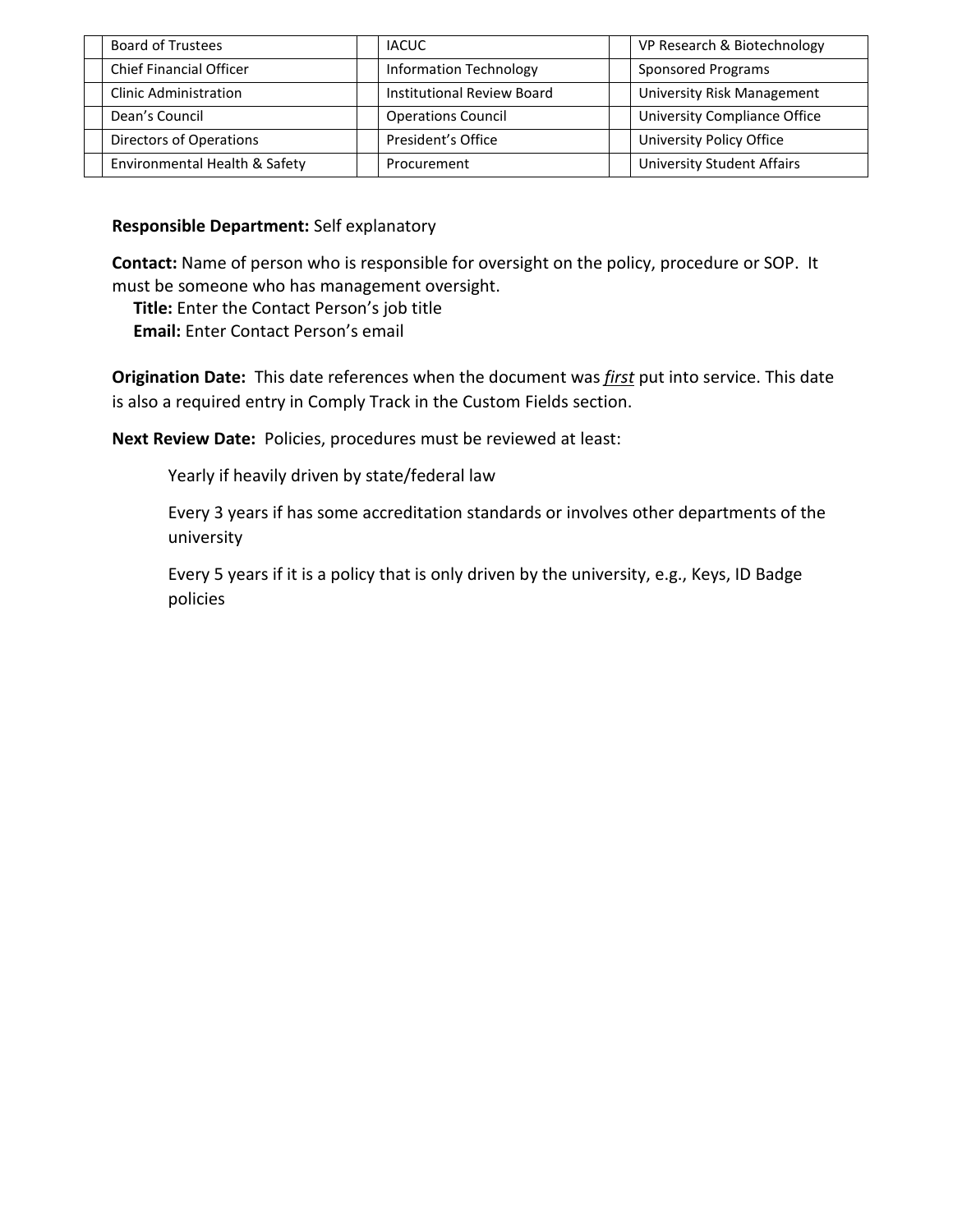

# **Procedure**

FONT: Calibri, size 12 except for title, which is Calibri, size 14

**Title: Title may be different than the procedure linked to it. Add the word Procedure at the end of the title.**

**Effective Date:** Date this procedure took effect with most recent review.

**Overview:** Brief information on the purpose of the procedure.

#### **Procedure Steps:**

|   | <b>Action</b>                                       | <b>Responsible for Implementing</b>                      |
|---|-----------------------------------------------------|----------------------------------------------------------|
|   | List the steps required to carry out this procedure |                                                          |
|   |                                                     |                                                          |
| 3 |                                                     | Use title of person who is<br>responsible for performing |
|   |                                                     | each specific action, do not                             |
|   |                                                     | put an actual person's name                              |
| 6 |                                                     |                                                          |
|   |                                                     |                                                          |

**Related Information:** If there are additional steps or basic information the reader should know about the procedure or related policy.

**Key words:** Words that the reader may use to look up this procedure

**References, if applicable: I**f there are no references, this section can be removed. Or if there are only a policy or a form, the references to other related items can be removed.

**Related Policy:** Put name of related policy(ies)

**Related Links:** When you put the link, it is helpful if you change the link's name to the name of the document instead of having the full link

**Related Forms**: Put name of form and location/link here.

#### **Responsible Department:** Self explanatory

**Contact:** Name of person who is responsible for oversight on the policy, procedure or SOP. It must be someone who is a manager or higher.

**Title:** Enter the Contact Person's job title

 **Email:** enter contact person's email address

**Origination Date:** This date references when the document was *first* put into service. This date is also a required entry in Comply Track in the Custom Fields section.

**Next Review Date:** Procedures, along with their related policies must be reviewed at least:

Yearly: if heavily driven by state/federal law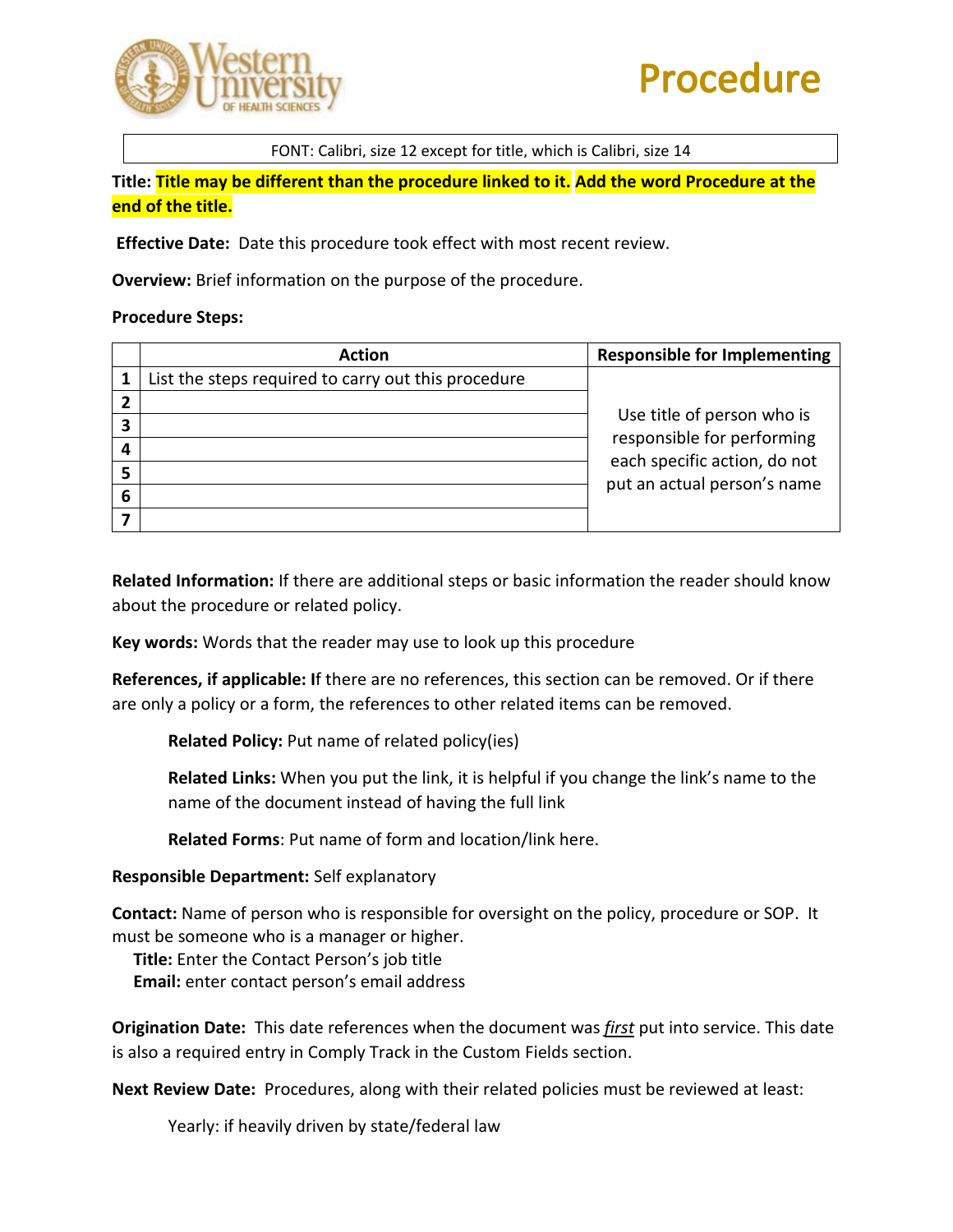Every 3 years: if has some accreditation standards or involves other departments of the university.

Every 5 years: if it is a policy that is only driven by the university, e.g., Keys, ID Badge policies

Any time there has been a change in the process.